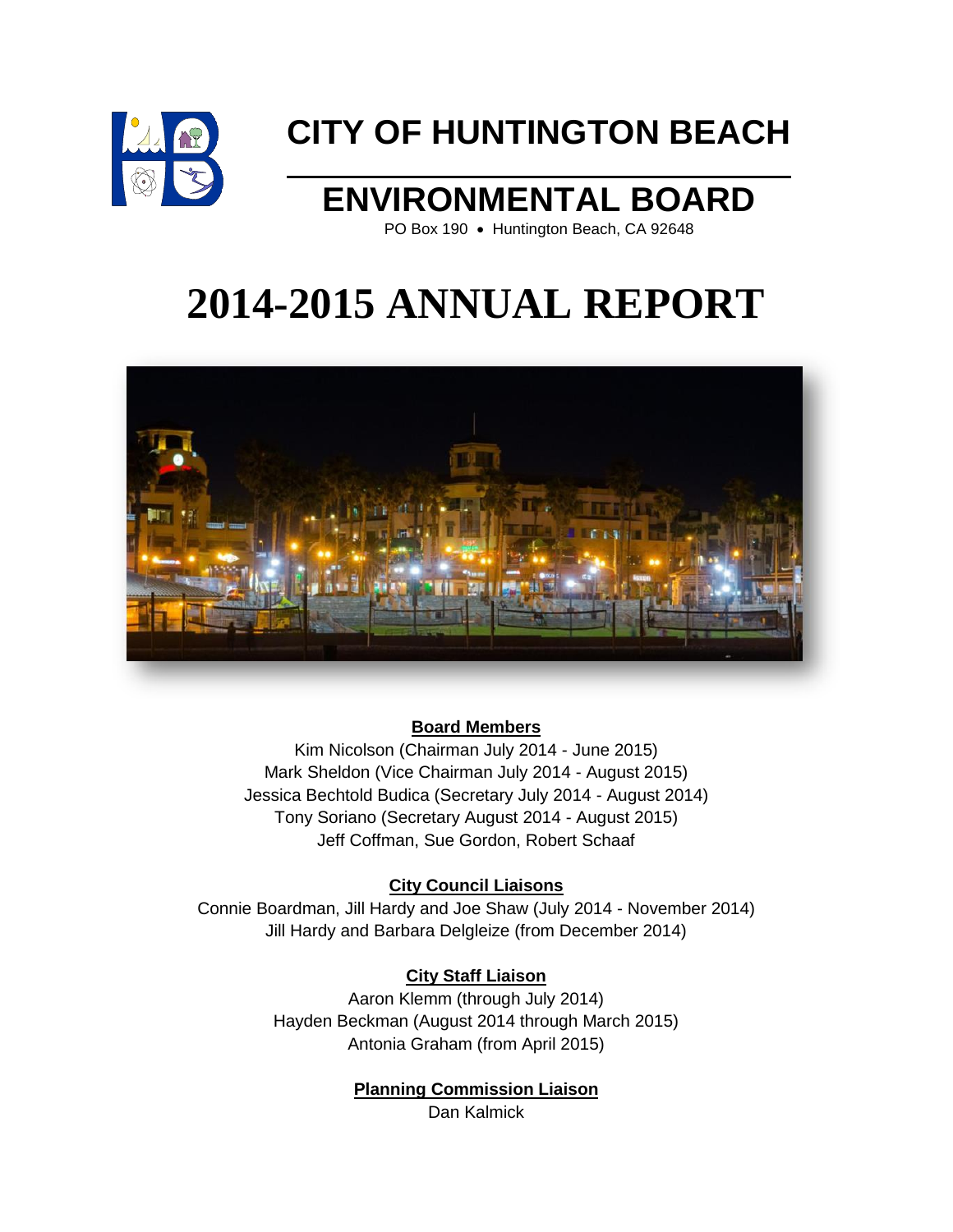#### 1. Introduction

The Huntington Beach (HB) City Council (Council) established an Environmental Board (Board) over 40 years ago. Much has changed in the intervening years and in 2009 the Council streamlined several Boards and Committees to reflect those changes. The purpose of the Board was revised and expanded to include economic, environmental and social sustainability.

Beginning the 2014-15 year, the Staff Liaison was Energy Project Manager Aaron Klemm, transitioning in August 2014 to Associate Planner Hayden Beckman, and in April 2015 to the Energy and Sustainability Projects Manager, Antonia Graham.

What the Board Does:

- Review and comment on General and Specific Plans as well as Environmental Impact Reports and Negative Declarations to promote sustainability and a healthy community
- Assist with the City's programs by reducing the consumption of water and energy, increasing recycling and waste diversion and promoting sustainable energy practices
- Support the City's evolving environmental goals and sustainability programs through external awareness, educational and advisory projects
- Promote the Board's Sustainability Awards for deserving organizations and individuals who demonstrate commitment to sustainability
- Deliver an Annual Report to the Council on plans and results
- 2. Goals and Objectives 2014-2015
	- Present a quest speaker at each meeting
	- Revive the Environmental Awards after a difficult period with participation and outreach
	- Participate in green events
	- Promote the Metropolitan Water District of Orange County (MWDOC) Turf Removal program
	- Initiate a sustainable restaurant program through existing permitting processes
	- Support the City's General Plan Update through Board representation on General Plan Action Committee and Task Forces

To help accomplish its goals and objectives, the Board has established one standing committee (the Executive Committee, consisting of the Chair, Vice Chair, and Secretary), and ad hoc committees. During 2014-2015 the ad hoc committees included:

- Resource Management Committee
- Ocean Debris Committee, revised to Ocean Debris and Water Quality Committee
- Environmental Awards Committee

#### 3. Accomplishments

Below is a summary of events and accomplishments achieved during 2014-2015 by the Environmental Board.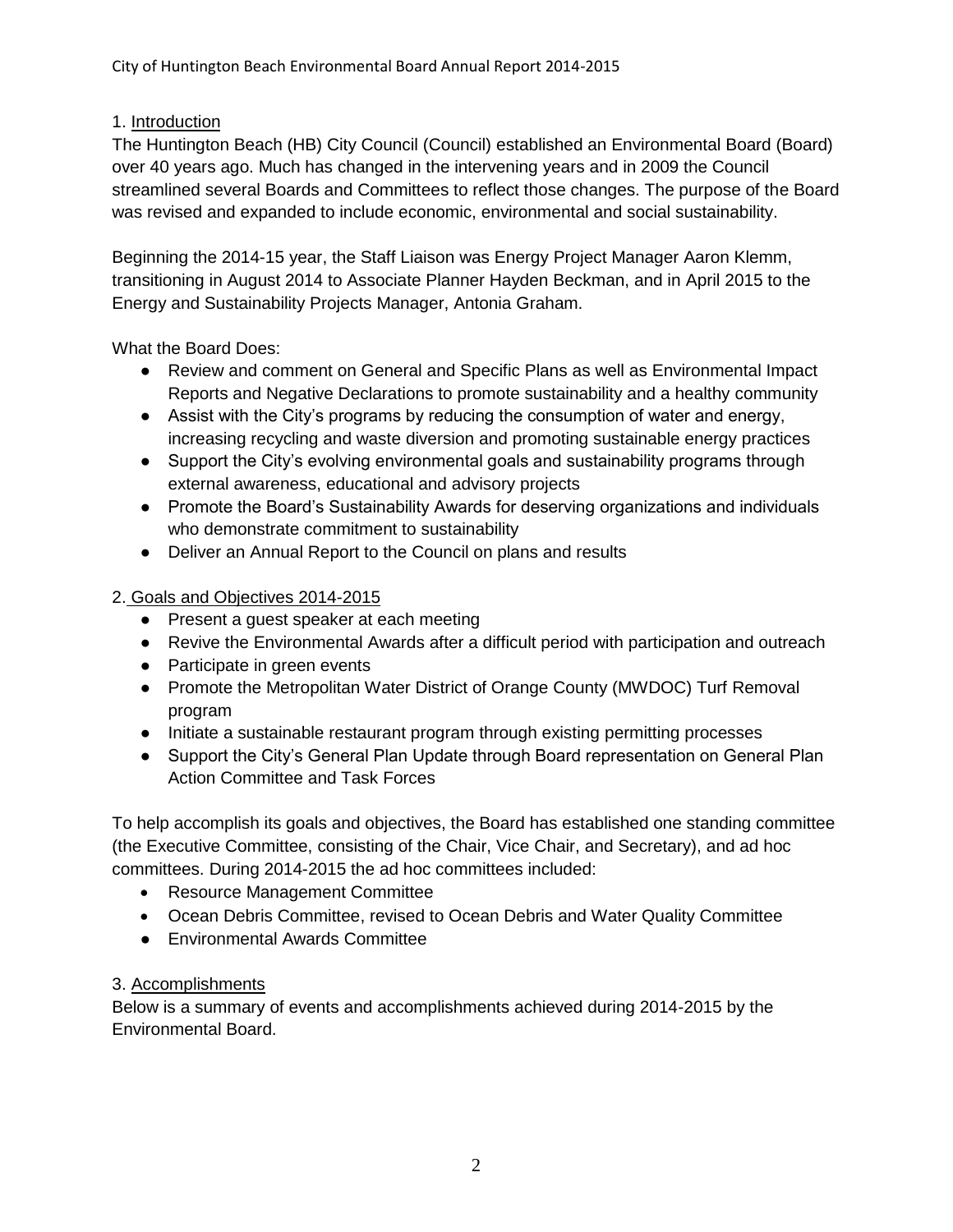#### **Presentations:**

The Board has a Speakers Program to provide the members of the Board and others with pertinent information on environmental and sustainability issues. Here are some notable presentations:

- **Bay Friendly Restaurants -** is an organization providing sustainable restaurant certifications with a simple checklist completed by city inspectors throughout the entire south bay area. Representatives spoke with the board about the benefits and an invitation to join and have the program active in HB.
- **Janelle Bader, Southern California Edison (SCE) -** discussed plans to re-landscape the Hamilton Service Center, taking advantage of the increased turf removal incentive of \$2 per square foot by The Metropolitan Water District of Orange County (MWDOC). The turf was replaced with ocean friendly plants in partnership with Surfrider, the City of Huntington Beach, and Rainbow Environmental Services.
- **Greg Blake with Biosynthetic Technologies -** discussed the benefits of synthetic motor oil.
- **Stephen O'Kane, Sustainability & Regulatory Compliance Manager, AES** discussed Energy and Environmental policy, project development of AES HB facility, greenhouse gases and climate change.
- **Bill Conley with OC Sustainability Collaborative, and Director of Facility for Yamaha Motor Corporation** - spoke on municipality sustainability, Smart City, and population growth.
- **Joe Berg, Manager, MWDOC** gave a presentation on the state of our water shortage, implementation of contingency plans, emergency regulations by the State Board, and water use efficiency programs.
- **Toby Gant, Discovery Cube** spoke about the Discovery Science Center.

#### **Green Events**

The Board staffed a booth at the Huntington Beach Green Expo on September 13, 2014. This was the seventh year participating in the Huntington Beach Chamber of Commerce event.

#### **Development Planning**

The Board reviewed environmental documents and provided comments to reduce environmental impacts and enhance sustainability. The documents included:

- Le Bard Park Mitigated Negative Declaration (MND)
- Reusable Bag Ordinance Repeal: Addendum to adopted Environmental Impact Report (EIR)
- ASCON Re-circulated Draft EIR
- Historic and Cultural Resources Element Update Draft Negative Declaration

#### **Committee Activity/Reporting**

Some projects (in addition to others mentioned elsewhere) which Board committees/representatives participated in or observed included:

- Executive Committee:
	- $\circ$  Assisted with the Southern California Edison Hamilton Substation Turf Removal and Ocean Friendly Gardens project